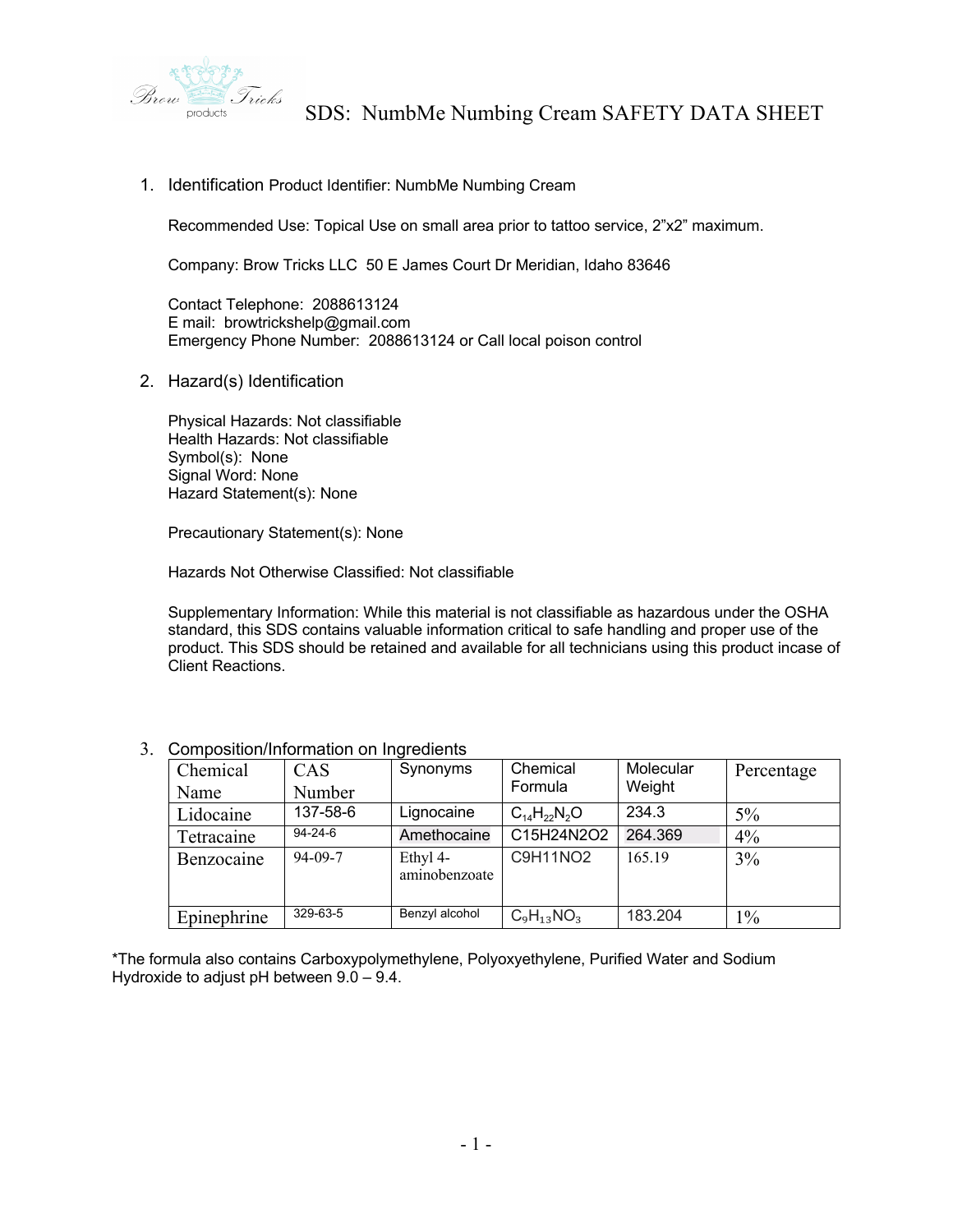

## 4. First Aid Measures

Ingestion: If a person vomits place them in the recovery position so that vomit will not reenter the mouth and throat. Rinse mouth with water. If swallowed, seek medical advice immediately and show the container or label. Treat symptomatically and supportively. Ensure that medical personnel are aware of the material(s) involved and take precautions to protect themselves.

Eye Contact: Remove from source of exposure. Flush with copious amounts of water for at least 15 minutes. If irritation persists or signs of toxicity occur, seek medical attention. Provide symptomatic/supportive care as necessary. Ensure that medical personnel are aware of the material(s) involved and are aware of precautions to protect themselves.

Skin Contact: Remove from source of exposure. Remove and isolate contaminated clothing and shoes. Flush with copious amounts of water for at least 20 minutes. Use soap. If irritation persists or signs of toxicity occur, seek medical attention. Provide symptomatic/supportive care as necessary. Ensure that medical personnel are aware of the material(s) involved and are aware of precautions to protect themselves.

Inhalation: Remove from source of exposure. Move individual(s) to fresh air. Give artificial respiration if individual(s) are not breathing and call emergency medical service. If signs of toxicity occur, seek medical attention. Provide symptomatic/supportive care as necessary. Ensure that medical personnel are aware of the material(s) involved and are aware of precautions to protect themselves.

Protection of First-Aiders: Use personal protective equipment (see section 8).

Signs and Symptoms: Cream is intended for topical use only under guidance of a physician. Cream is not considered hazardous under normal conditions.

Medical Conditions Aggravated by Exposure: No special precautions are necessary when handling packed product. In case of accident, avoid contact with skin and eyes.

Other Health Warnings: For topical use only. 2" x 2" inch area maximum. Do not apply for longer than 20 minutes. Do not use on Pregnant or Nursing individuals or people with heart problems.

### **Notes to Technician:**

If severe reaction occurs, flush area with copious amounts of water for at least 15 minutes. If irritation persists or signs of toxicity occur, seek medical attention. Provide symptomatic/supportive care as necessary.

Signs of Toxicity include numbness in mouth or tongue, accompanied by dizziness or vomiting. Send client to ER IMMEDIATELY if this occurs. If client experiences a racing heart, also discontinue use of cream and seek medical attention.

If a person vomits place them in the recovery position so that vomit will not reenter the mouth and throat. Rinse mouth with water. If swallowed, seek medical advice immediately and show the container label.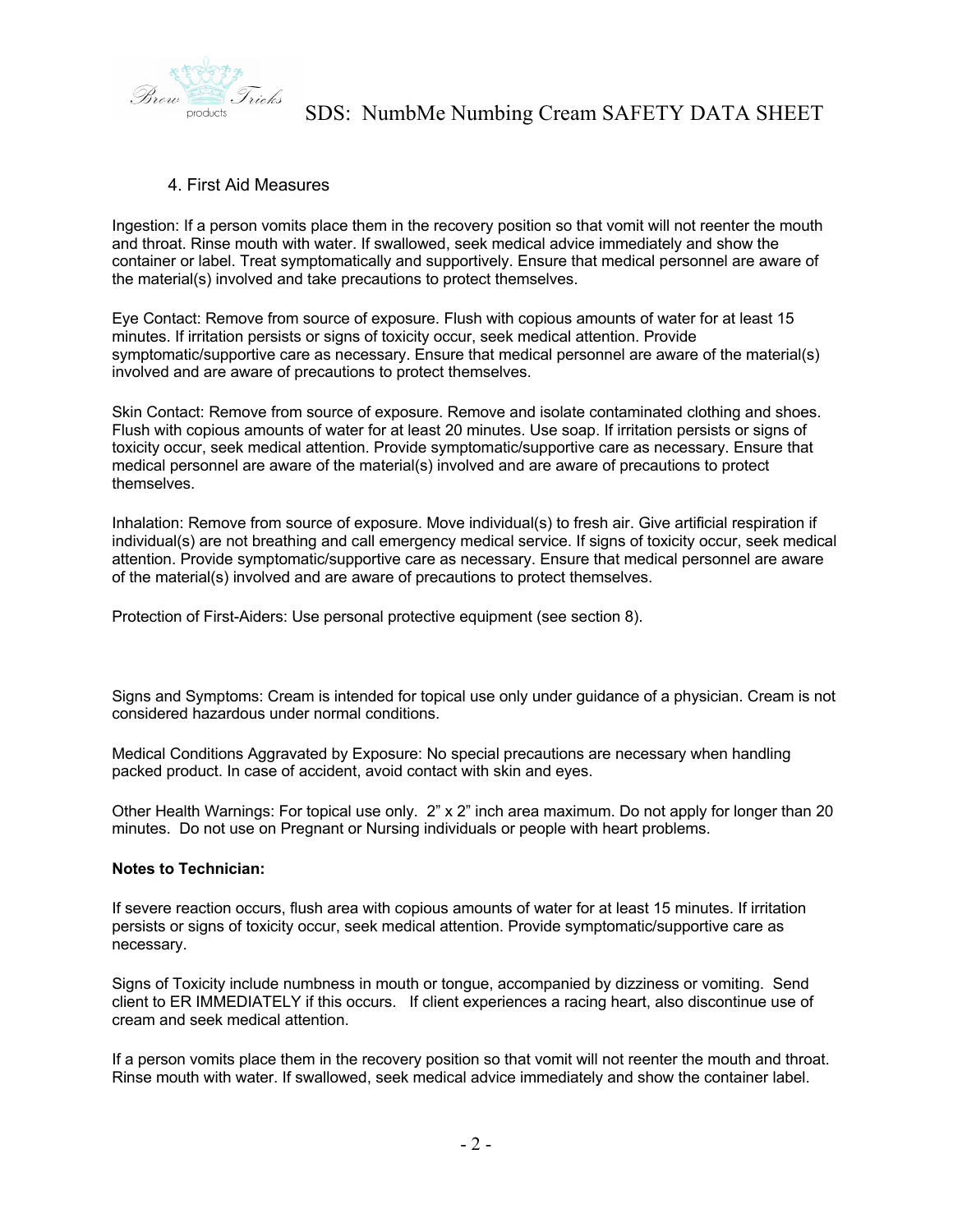

If a person vomits place them in the recovery position so that vomit will not reenter the mouth and throat. Rinse mouth with water. If swallowed, seek medical advice immediately and show the container or label. Treat symptomatically and supportively. Ensure that medical personnel are aware of the material(s) involved and take precautions to protect themselves.

Lesser reactions include: Swelling, redness, tenderness, hardening of skin, hives. Remove source of exposure immediately at sign of reaction. (Take off numbing cream) and discontinue use. Cleanse with soap and water. Do NOT continue with tattoo service until reaction has resolved. A minor reaction is classified as such if reaction resolves within 1 hour. If the symptoms still remain or worsen within this time, medical advice.

Use personal protective equipment (see section 8).

Cream is intended for topical use only under guidance of a physician. Cream is not considered hazardous under normal conditions. Should not be applied on area bigger than 2"x2" or for longer than 20 minutes.

No special precautions are necessary when handling packed product. In case of accident, avoid contact with skin and eyes.

For topical use only. Treat supportively and symptomatically.

### 4. Firefighting Measures

Suitable Extinguishing Media: Use water, carbon dioxide, dry chemical or foam as necessary.

Unsuitable Extinguishing Media: With small quantities use carbon dioxide extinguisher. For large fires use ample quantities of water with dry chemicals or foam as necessary.

Use water, carbon dioxide, dry chemical or foam as necessary.

With small quantities use carbon dioxide extinguisher. For large fires use ample quantities of water with dry chemicals or foam as necessary.

Specific Hazards Arising from the Chemical: Not determined.

Hazardous Combustion Products: Other Specific Hazards: Not determined.

Special Protective Equipment/ Precautions for Firefighters: Wear self-contained breathing apparatus and full and protective gear.

5. Accidental Release Measures

Personal Precautions: Use personal protective equipment recommended in Section 8 of this document and isolate the hazard area.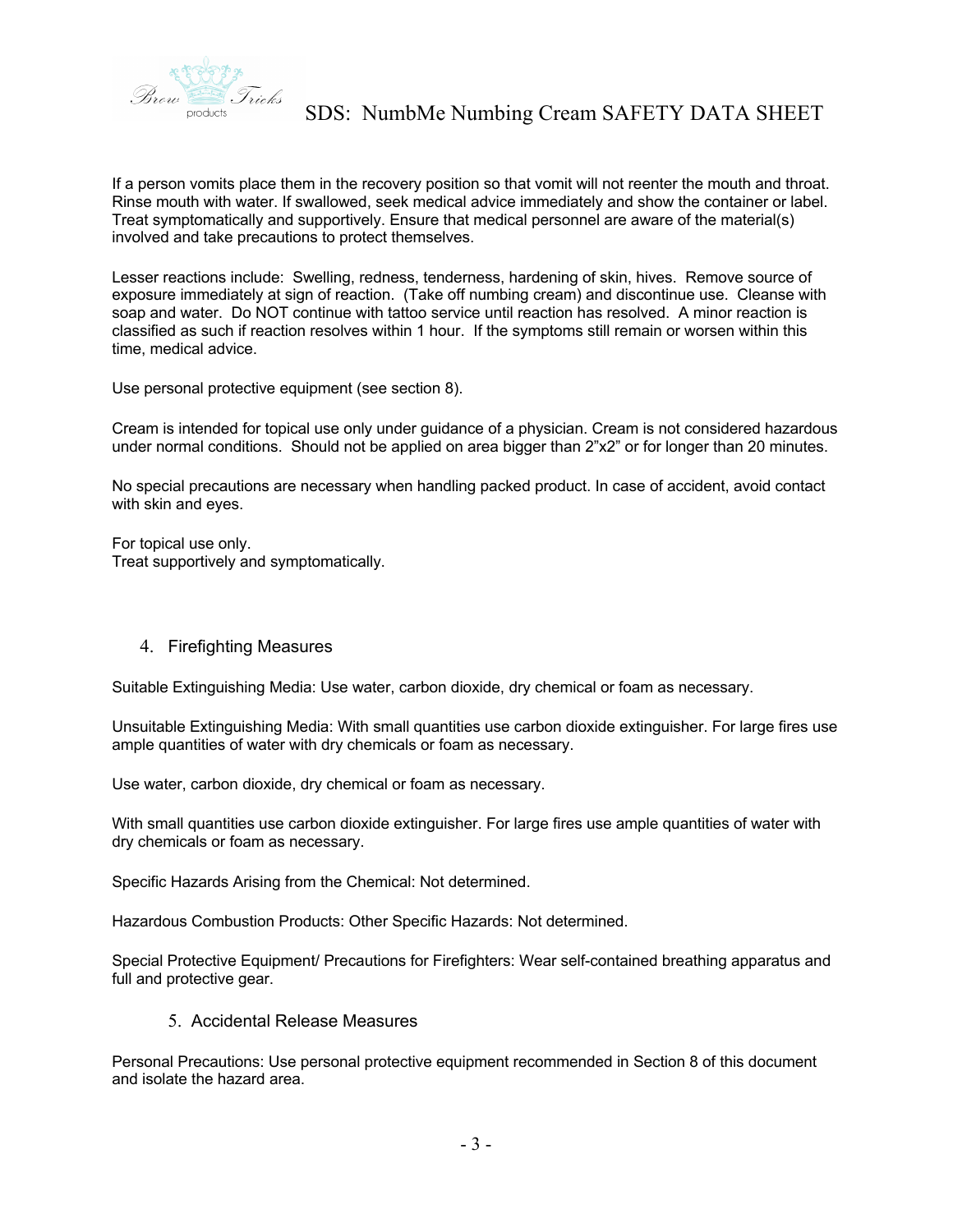

Personal Protective Equipment: For personal protection see section 8.

Methods for Cleaning Up: Pick up in the most efficient manner. Soak up with sawdust, sand oil dry or other absorbent material.

Environmental Precautions: No data available.

Reference to Other Sections: Refer to Sections 8, 12 and 13 for further information.

6. Handling and Storage

Precautions for Safe Handling: Handle in accordance with product label and/or product insert information. Handle in accordance with good industrial hygiene and safety practices.

Conditions for Safe Storage, Including Any Incompatibilities: Keep container tightly closed and store between 59°F – 86°F. Store according to label and/or product insert information.

Specific End Use: Pharmaceuticals.

7. Exposure Controls/Personal Protection

Engineering Controls: Not required for the normal use of this product. Engineering controls should be used as the primary means to control exposures.

Respiratory Protection: Where respirators are deemed necessary to reduce or control occupational exposures, use NIOSH-approved respiratory protection and have an effective respirator program in place (applicable U.S. regulation OSHA 29 CFR 1910.134).

Eyes Protection: Safety glasses with side shields are recommended. Face shields or goggles may be required if splash potential exists or if corrosive materials are present. Approved eye protection (e.g., bearing the ANSI Z87 or CSA stamp) is preferred. Maintain eyewash facilities in the work area.

Hand Protection: For handling solutions, ensure that the glove material is protective against the solvent being used. Use handling practices that minimize direct hand contact. Employees who are sensitive to natural rubber (latex) should use nitrile or other synthetic non-latex gloves.

Skin Protection: Wear protective laboratory coat, apron, or disposable garment when working with large quantities.

9. Physical and Chemical Properties

Physical State/Color: White, off white, to soft pinkish color.

Odor: No date available. Odor Threshold: No date available. pH: 9.0 – 9.4.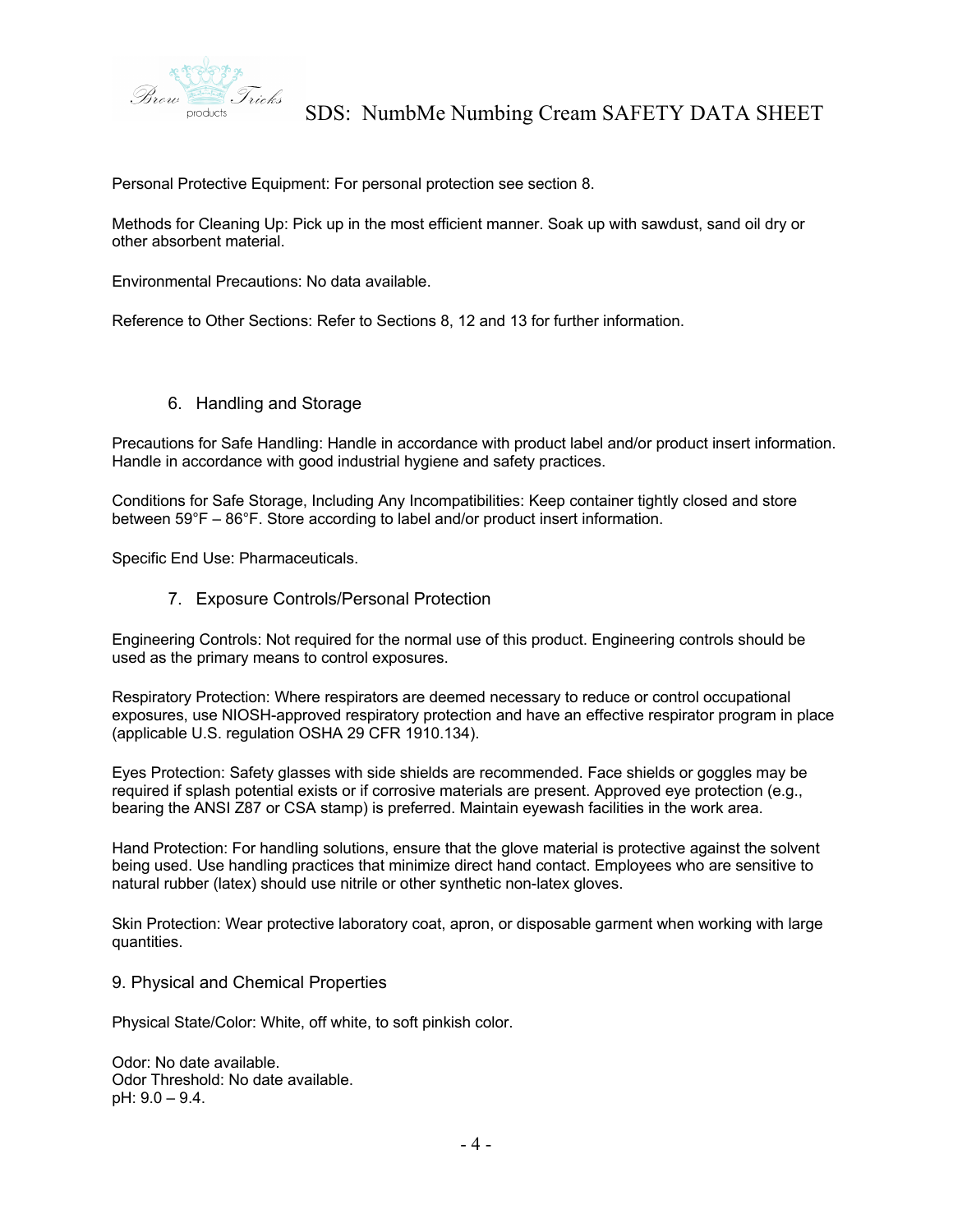

Melting Point: No date available. Freezing Point: No date available. Boiling Point: No date available. Flash Point: No date available. Evaporation Rate: Same as water.

Flammability (solid, gas): No date available.

Flammability Limit - Lower: No date available.

Flammability Limit - Upper: No date available.

Vapor Pressure: No date available.

Vapor Density: >1. Relative Density: No date available.

Solubility(ies): Soluble in water. Partition Coefficient (n-octanol/water): No date available.

Auto-Ignition Temperature: No date available.

Decomposition Temperature: No date available.

Viscosity: No date available.

10. Stability and Reactivity

Reactivity: No data available.

Chemical Stability: Stable under recommended storage conditions. Avoid sources of ignition.

Possibility of Hazardous Reactions: No data available.

Stable under recommended storage conditions. Avoid sources of ignition.

Conditions to Avoid (e.g., static discharge, shock, or vibration): No data available.

Incompatible Materials: Strong oxidizer.

Hazardous Decomposition Products: Does not undergo explosive decomposition.

Hazardous Polymerization: No data available.

### 11. Toxicological Information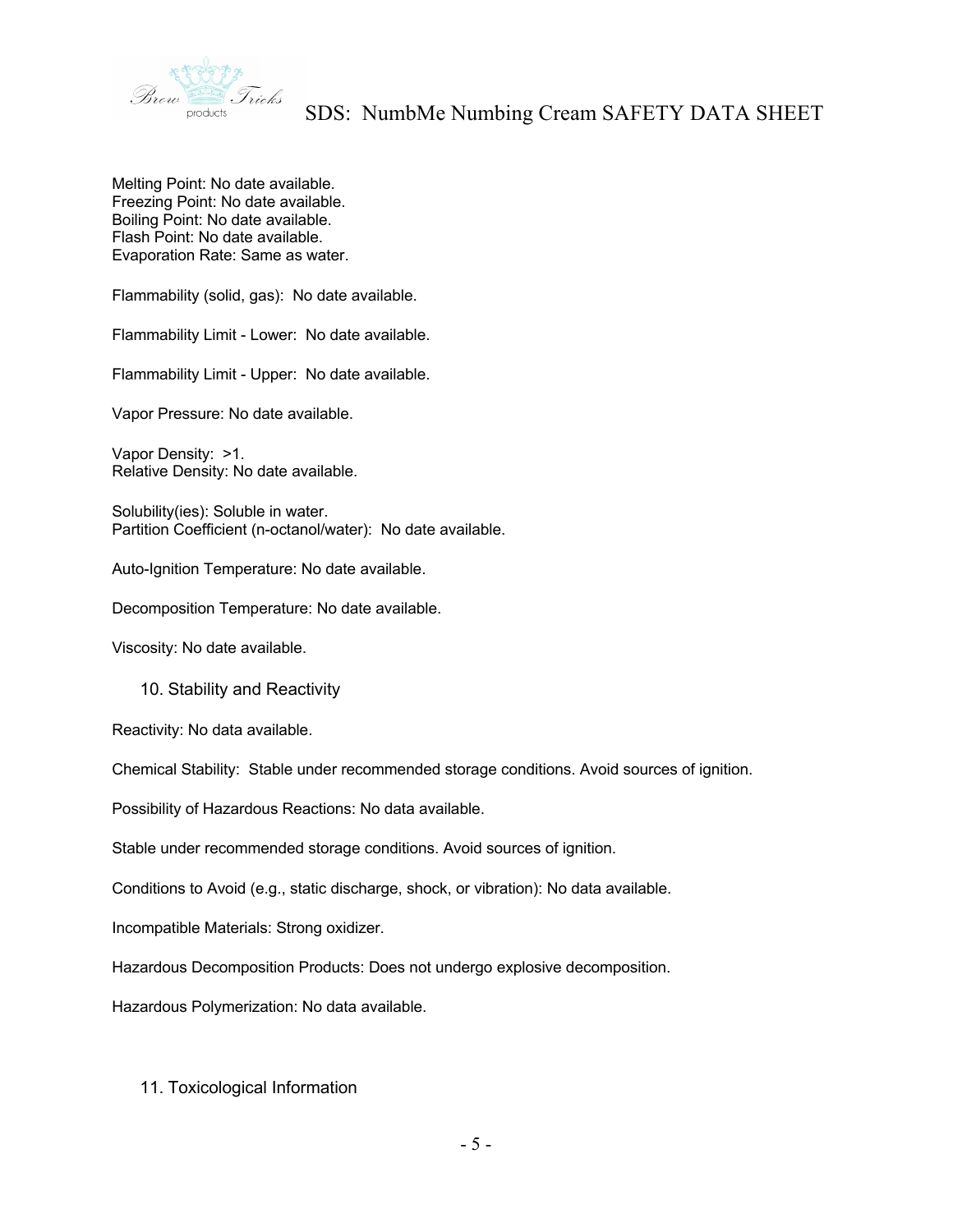

Information on the Likely Routes of Exposure:

Inhalation: No data available.

Ingestion: No data available.

Skin Contact: No data available.

Eye Contact: No data available.

Symptoms Related to the Physical, Chemical and Toxicological Characteristics: See Section 4. To the best of our knowledge, the chemical, physical and toxicological properties have not been thoroughly investigated.

Delayed and Immediate Effects of Exposure:

Acute Toxicity – Oral: No data available.

Acute Toxicity – Dermal: No data available.

Acute Toxicity – Inhalation: No data available.

Corrosivity: No data available. Dermal Irritation: No data available. Eye Irritation: Sensitization: No data available.

Toxicokinetics/Metabolism: No data available.

Target Organ Effects: No data available.

Reproductive Effects: No data available.

Carcinogenicity: Not considered to be a carcinogen.

Mutagenicity: No data available.

Aspiration Hazard: No data available.

12. Ecological Information

**Ecotoxicity** 

Aquatic: No data available. Terrestrial: No data available. Persistence and Degradability: No data available.

Bioaccumulative Potential: No data available.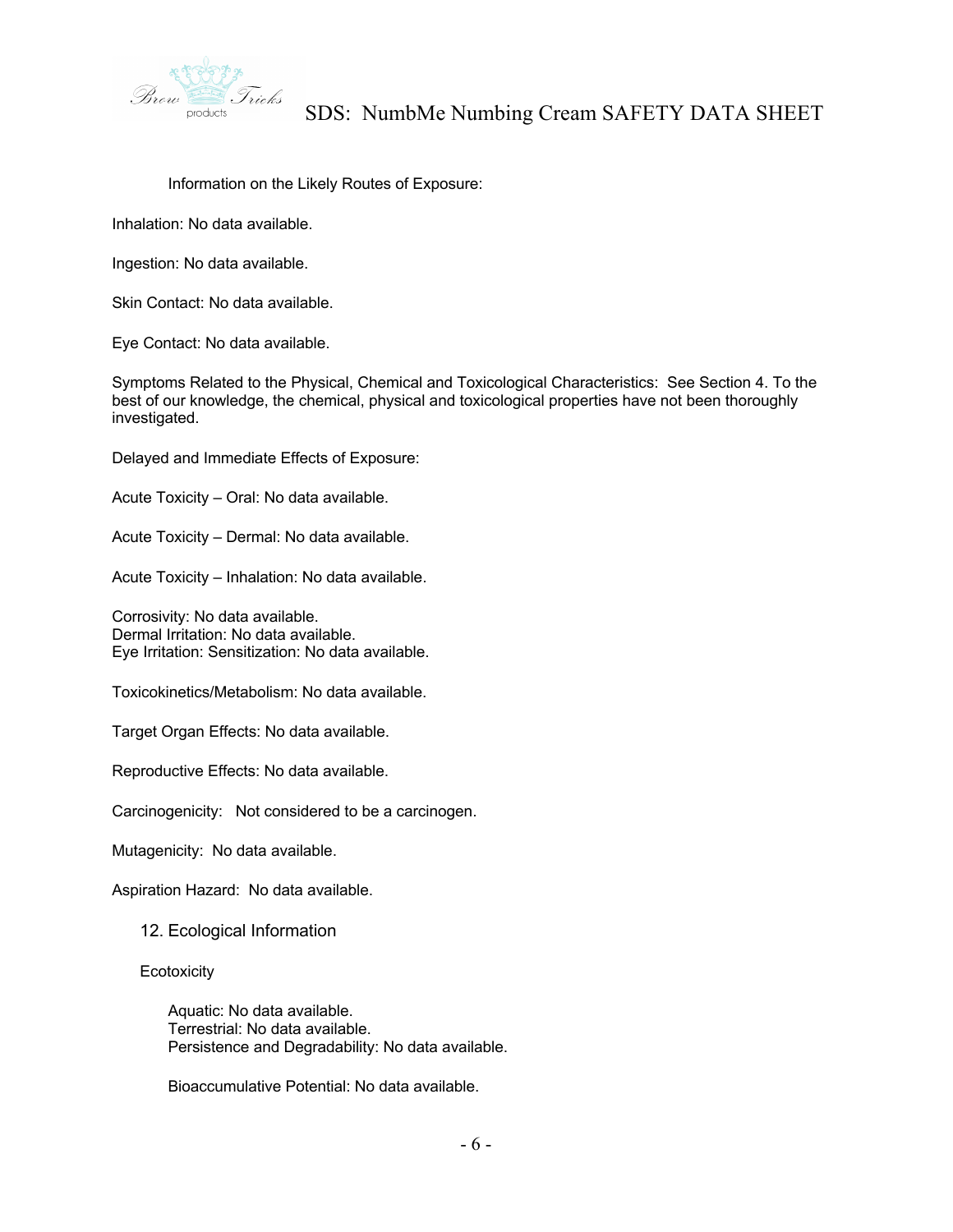

Mobility in Soil: No data available. Mobility in Environment: No data available. Other Adverse Effects: No data available.

### 13. Disposal Considerations

Dispose of all waste in accordance with Federal, State and Local regulations.

14. Transport Information

UN Number: Not applicable. UN Proper Shipping Name: Not applicable.

Transport Hazard Class(es): Not applicable.

Packing Group: Not applicable.

Department of Transportation: Not regulated as a hazardous material.

International Air Transport Association (IATA): Not regulated as a dangerous good.

International Maritime Dangerous Good (IMDG): Not regulated as a dangerous good.

15. Regulatory Information

US Federal Regulations: Not listed.

Toxic Substance Control Act (TSCA): Not listed.

CERCLA Hazardous Substance and Reportable Quantity: Not listed.

SARA 313: SARA 302: Not listed.

State Regulations California Proposition 65: Not listed.

16. Other Information

NFPA Rating:

Health: 0

Flammability: 1

Reactivity: 0